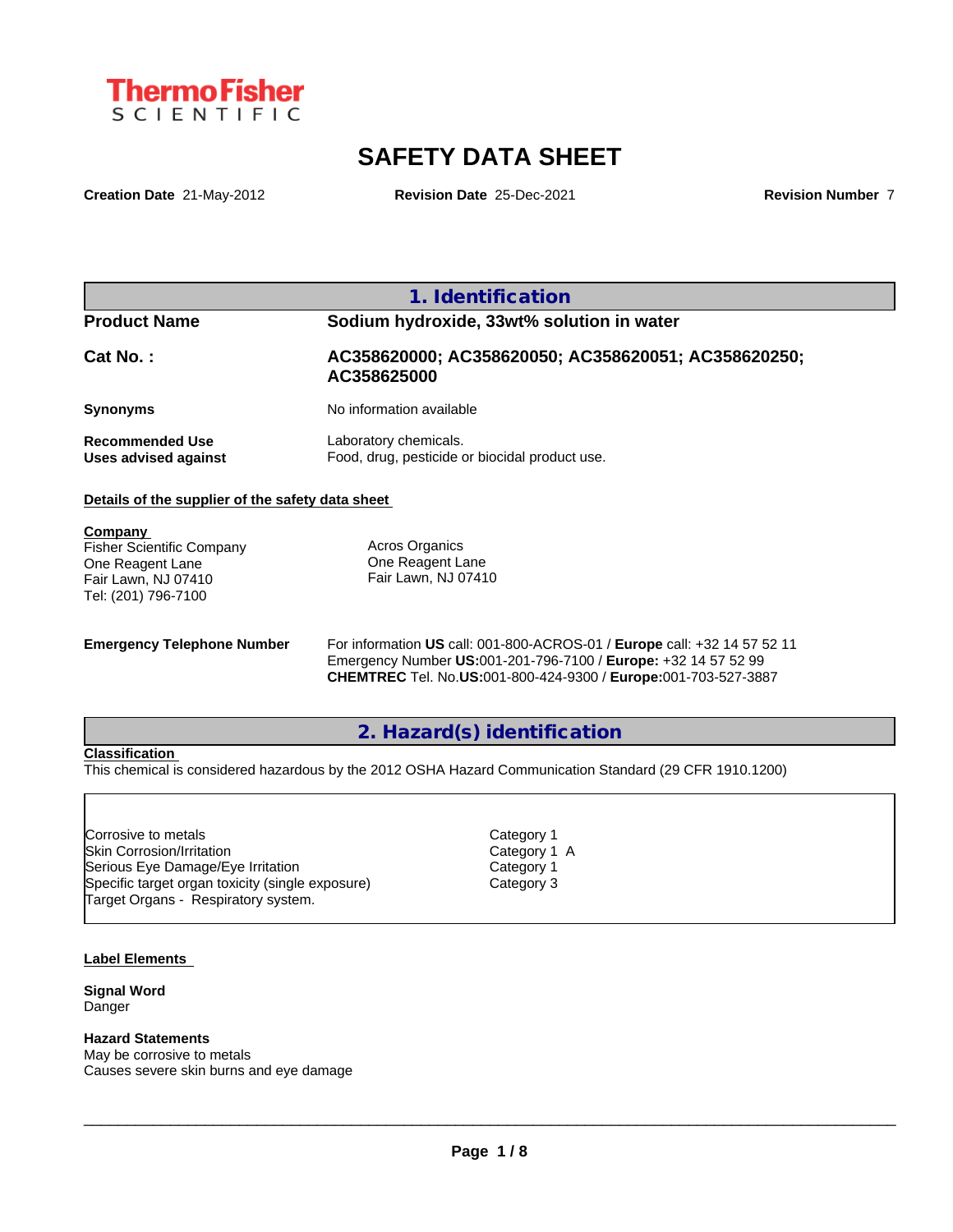May cause respiratory irritation



## **Precautionary Statements**

#### **Prevention**

Do not breathe dust/fume/gas/mist/vapors/spray

Wash face, hands and any exposed skin thoroughly after handling

Wear protective gloves/protective clothing/eye protection/face protection

Use only outdoors or in a well-ventilated area

Keep only in original container

#### **Response**

Immediately call a POISON CENTER or doctor/physician

### **Inhalation**

IF INHALED: Remove victim to fresh air and keep at rest in a position comfortable for breathing

#### **Skin**

IF ON SKIN (or hair): Take off immediately all contaminated clothing. Rinse skin with water/shower

Wash contaminated clothing before reuse

#### **Eyes**

IF IN EYES: Rinse cautiously with water for several minutes. Remove contact lenses, if present and easy to do. Continue rinsing **Ingestion**

IF SWALLOWED: Rinse mouth. DO NOT induce vomiting

#### **Spills**

Absorb spillage to prevent material damage

## **Storage**

#### Store locked up

Store in a well-ventilated place. Keep container tightly closed

Store in corrosive resistant polypropylene container with a resistant inliner

Store in a dry place

#### **Disposal**

Dispose of contents/container to an approved waste disposal plant

**Hazards not otherwise classified (HNOC)**

None identified

# **3. Composition/Information on Ingredients**

| Component                                | <b>CAS No</b>                                | Wainht %      |
|------------------------------------------|----------------------------------------------|---------------|
| Water                                    | $18 - 5$<br>770c<br>∙∠ت                      | 67-68         |
| hvdroxide<br>$\sim$<br>ulum.<br>ouu<br>. | $\overline{\phantom{a}}$<br>$310 -$<br>ے-د ، | 0000<br>دد-∠د |

| 4. First-aid measures |                                                                                                                                                                                               |  |  |
|-----------------------|-----------------------------------------------------------------------------------------------------------------------------------------------------------------------------------------------|--|--|
| <b>General Advice</b> | Show this safety data sheet to the doctor in attendance. Immediate medical attention is<br>required.                                                                                          |  |  |
| <b>Eye Contact</b>    | Rinse immediately with plenty of water, also under the eyelids, for at least 15 minutes.<br>Immediate medical attention is required.                                                          |  |  |
| <b>Skin Contact</b>   | Wash off immediately with plenty of water for at least 15 minutes. Remove and wash<br>contaminated clothing and gloves, including the inside, before re-use. Call a physician<br>immediately. |  |  |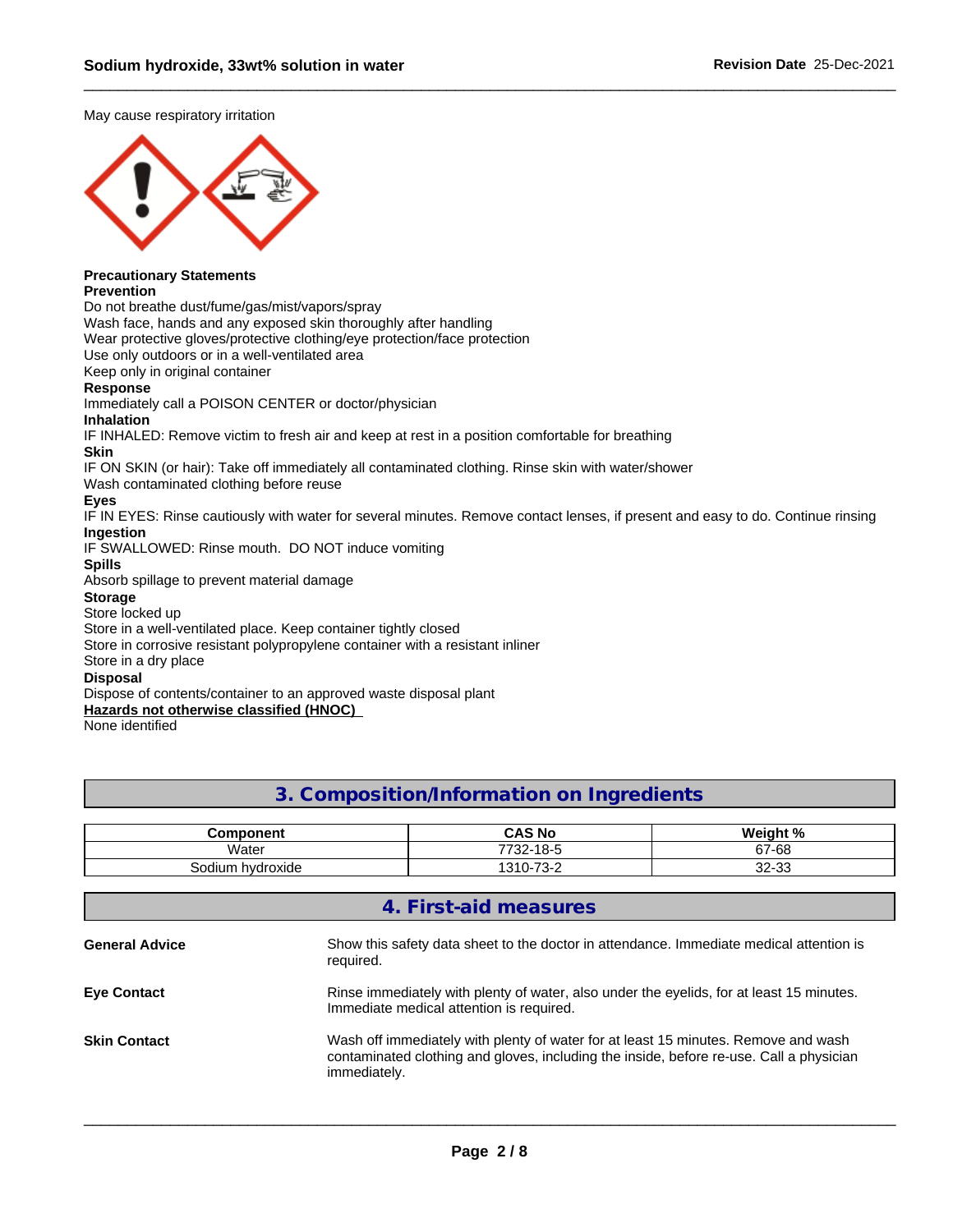| <b>Inhalation</b>                      | If not breathing, give artificial respiration. Remove from exposure, lie down. Do not use<br>mouth-to-mouth method if victim ingested or inhaled the substance; give artificial respiration<br>with the aid of a pocket mask equipped with a one-way valve or other proper respiratory<br>medical device. Call a physician immediately. |
|----------------------------------------|-----------------------------------------------------------------------------------------------------------------------------------------------------------------------------------------------------------------------------------------------------------------------------------------------------------------------------------------|
| <b>Ingestion</b>                       | Do NOT induce vomiting. Clean mouth with water. Never give anything by mouth to an<br>unconscious person. Call a physician immediately.                                                                                                                                                                                                 |
| Most important symptoms and<br>effects | Causes burns by all exposure routes. Product is a corrosive material. Use of gastric<br>lavage or emesis is contraindicated. Possible perforation of stomach or esophagus should<br>be investigated: Ingestion causes severe swelling, severe damage to the delicate tissue<br>and danger of perforation                                |
| <b>Notes to Physician</b>              | Treat symptomatically                                                                                                                                                                                                                                                                                                                   |
|                                        |                                                                                                                                                                                                                                                                                                                                         |

**5. Fire-fighting measures**

| <b>Suitable Extinguishing Media</b>                        | CO <sub>2</sub> , dry chemical, dry sand, alcohol-resistant foam. |
|------------------------------------------------------------|-------------------------------------------------------------------|
| Unsuitable Extinguishing Media                             | No information available                                          |
| <b>Flash Point</b><br>Method -                             | No information available<br>No information available              |
| <b>Autoignition Temperature</b><br><b>Explosion Limits</b> | No information available                                          |
| <b>Upper</b>                                               | No data available                                                 |
| Lower                                                      | No data available                                                 |
| <b>Oxidizing Properties</b>                                | Not oxidising                                                     |

**Sensitivity to Mechanical Impact** No information available **Sensitivity to Static Discharge** No information available

#### **Specific Hazards Arising from the Chemical**

Thermal decomposition can lead to release of irritating gases and vapors. The product causes burns of eyes, skin and mucous membranes.

### **Hazardous Combustion Products**

Sodium oxides.

#### **Protective Equipment and Precautions for Firefighters**

As in any fire, wear self-contained breathing apparatus pressure-demand, MSHA/NIOSH (approved or equivalent) and full protective gear. Thermal decomposition can lead to release of irritating gases and vapors.

| <b>NFPA</b>                      |                                                                                                                                                                  |                                                                                          |                                |  |  |
|----------------------------------|------------------------------------------------------------------------------------------------------------------------------------------------------------------|------------------------------------------------------------------------------------------|--------------------------------|--|--|
| <b>Health</b>                    | <b>Flammability</b>                                                                                                                                              | <b>Instability</b>                                                                       | <b>Physical hazards</b><br>N/A |  |  |
|                                  |                                                                                                                                                                  | 6. Accidental release measures                                                           |                                |  |  |
| <b>Personal Precautions</b>      | Use personal protective equipment as required. Ensure adequate ventilation. Evacuate<br>personnel to safe areas. Keep people away from and upwind of spill/leak. |                                                                                          |                                |  |  |
| <b>Environmental Precautions</b> | sewer system.                                                                                                                                                    | Should not be released into the environment. Do not flush into surface water or sanitary |                                |  |  |

**Methods for Containment and Clean Keep in suitable, closed containers for disposal. Soak up with inert absorbent material. Up**

|                 | 1. Handling and storage                                                              |
|-----------------|--------------------------------------------------------------------------------------|
| <b>Handling</b> | Do not get in eyes, on skin, or on clothing. Wear personal protective equipment/face |
|                 |                                                                                      |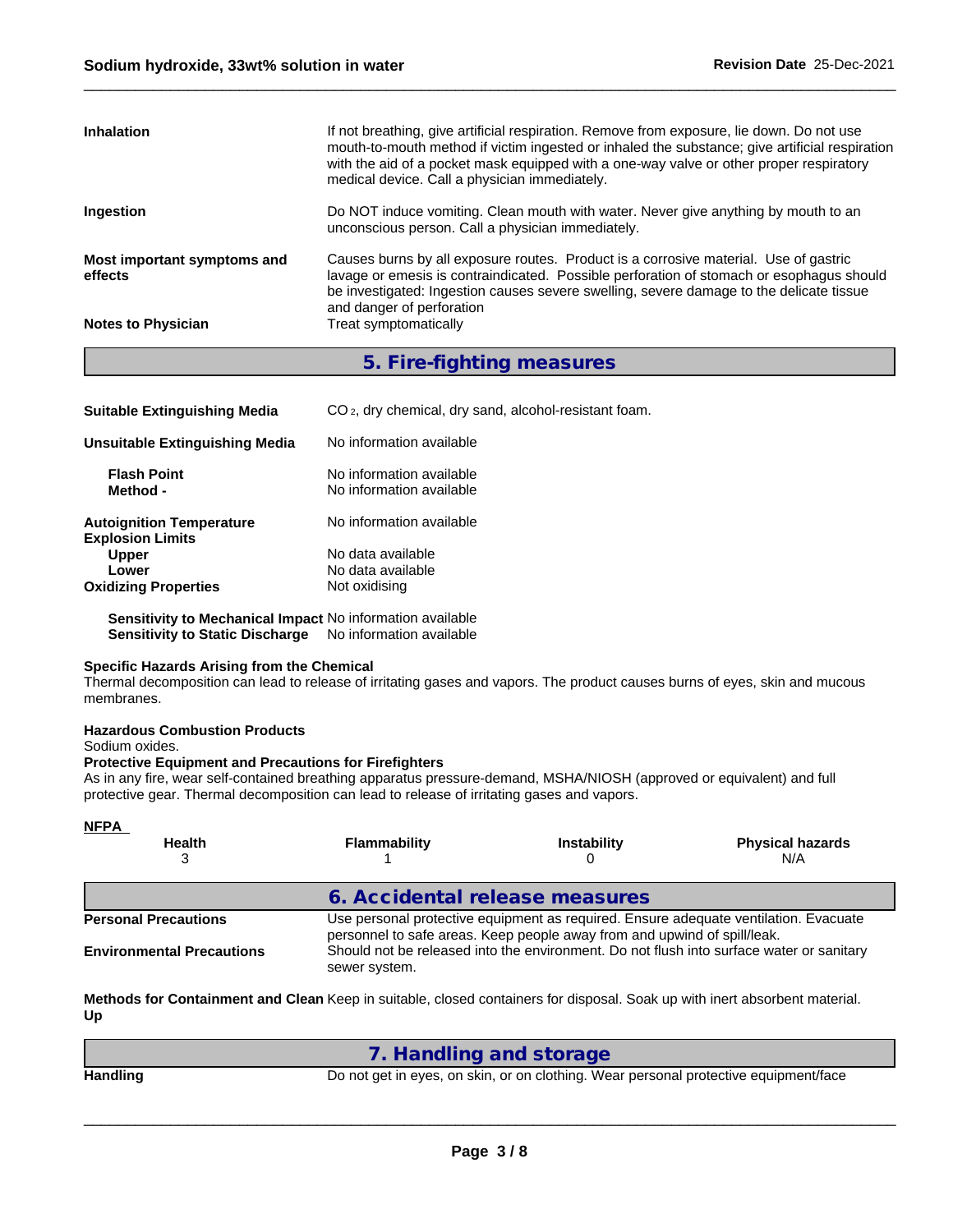protection. Use only under a chemical fume hood. Do not breathe mist/vapors/spray. Do not ingest. If swallowed then seek immediate medical assistance.

Storage. **Storage. Keep containers tightly closed in a dry, cool and well-ventilated place. Corrosives area.** Keep only in the original container. Incompatible Materials. Acids. Organic materials. Metals. Aluminium. copper. Zinc.

**8. Exposure controls / personal protection**

#### **Exposure Guidelines**

| Component        | <b>ACGIH TLV</b>            | OSHA PEL                    | <b>NIOSH IDLH</b>            | <b>Mexico OEL (TWA)</b>      |
|------------------|-----------------------------|-----------------------------|------------------------------|------------------------------|
| Sodium hvdroxide | Ceiling: $2 \text{ mg/m}^3$ | Ceiling: $2 \text{ mg/m}^3$ | IDLH: $10 \text{ mg/m}^3$    | Ceiling: 2 mg/m <sup>3</sup> |
|                  |                             | TWA: $2 \text{ ma/m}^3$     | Ceiling: 2 mg/m <sup>3</sup> |                              |

#### *Legend*

*ACGIH - American Conference of Governmental Industrial Hygienists OSHA - Occupational Safety and Health Administration NIOSH IDLH: NIOSH - National Institute for Occupational Safety and Health*

| <b>Engineering Measures</b>          | Ensure that eyewash stations and safety showers are close to the workstation location.                                                                                                                                                                  |
|--------------------------------------|---------------------------------------------------------------------------------------------------------------------------------------------------------------------------------------------------------------------------------------------------------|
| <b>Personal Protective Equipment</b> |                                                                                                                                                                                                                                                         |
| <b>Eye/face Protection</b>           | Wear appropriate protective eyeglasses or chemical safety goggles as described by<br>OSHA's eye and face protection regulations in 29 CFR 1910.133 or European Standard<br>EN166.                                                                       |
| Skin and body protection             | Wear appropriate protective gloves and clothing to prevent skin exposure.                                                                                                                                                                               |
| <b>Respiratory Protection</b>        | Follow the OSHA respirator regulations found in 29 CFR 1910.134 or European Standard<br>EN 149. Use a NIOSH/MSHA or European Standard EN 149 approved respirator if<br>exposure limits are exceeded or if irritation or other symptoms are experienced. |
| <b>Hygiene Measures</b>              | Handle in accordance with good industrial hygiene and safety practice.                                                                                                                                                                                  |

**9. Physical and chemical properties**

| <b>Physical State</b>                   | Liquid                   |
|-----------------------------------------|--------------------------|
| Appearance                              | Colorless                |
| Odor                                    | Odorless                 |
| <b>Odor Threshold</b>                   | No information available |
| рH                                      | 14                       |
| <b>Melting Point/Range</b>              | 8 °C / 46.4 °F           |
| <b>Boiling Point/Range</b>              | 120 °C / 248 °F          |
| <b>Flash Point</b>                      | No information available |
| <b>Evaporation Rate</b>                 | No information available |
| <b>Flammability (solid,gas)</b>         | Not applicable           |
| <b>Flammability or explosive limits</b> |                          |
| <b>Upper</b>                            | No data available        |
| Lower                                   | No data available        |
| <b>Vapor Pressure</b>                   | No information available |
| <b>Vapor Density</b>                    | No information available |
| <b>Specific Gravity</b>                 | 1.36                     |
| <b>Solubility</b>                       | Soluble in water         |
| Partition coefficient; n-octanol/water  | No data available        |
| <b>Autoignition Temperature</b>         | No information available |
| <b>Decomposition Temperature</b>        | No information available |
| <b>Viscosity</b>                        | No information available |
|                                         |                          |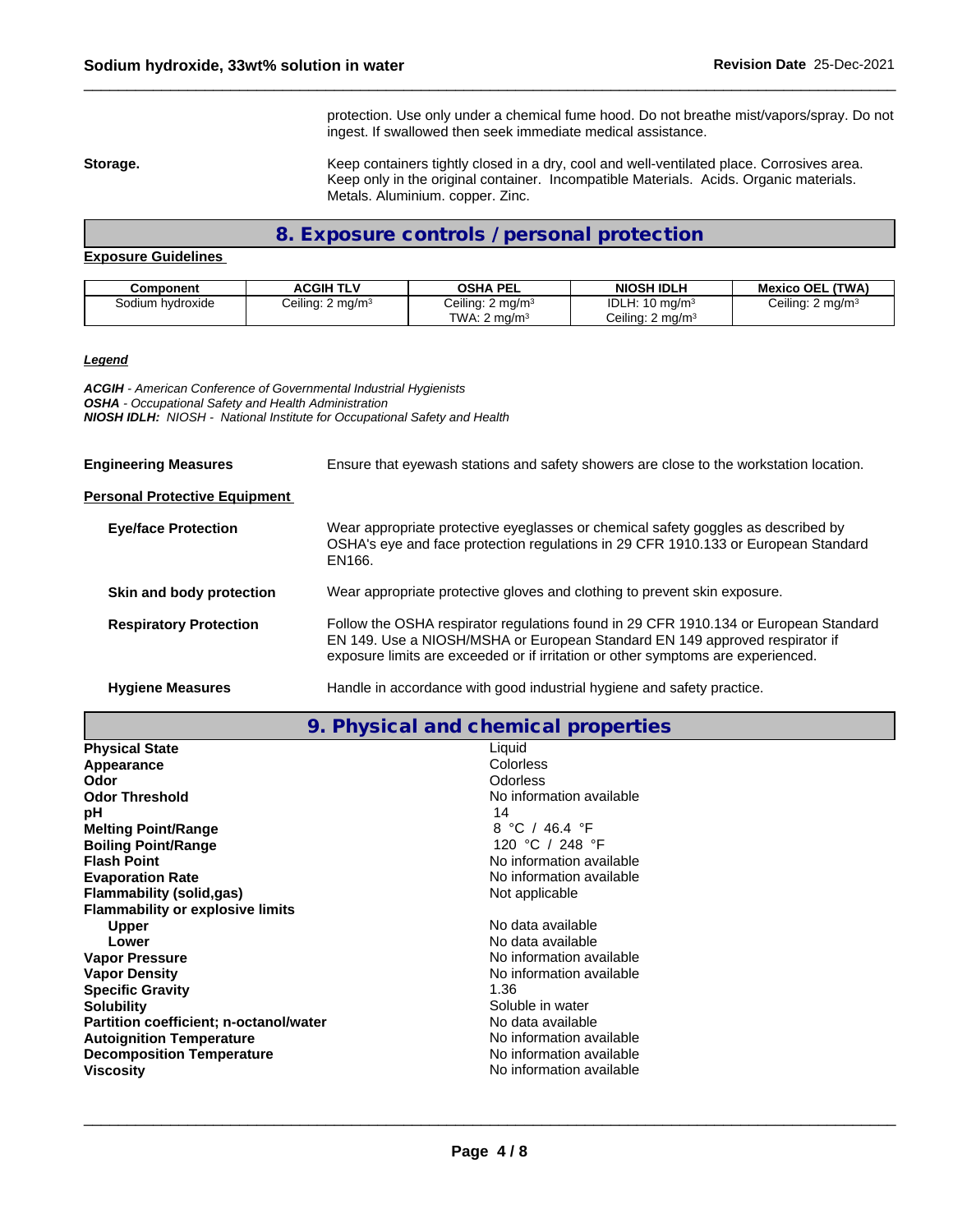|                                                                                                                                                                                                                                                                                                                                                                                                                            | 10. Stability and reactivity                                                                                                                                             |            |                     |             |                        |
|----------------------------------------------------------------------------------------------------------------------------------------------------------------------------------------------------------------------------------------------------------------------------------------------------------------------------------------------------------------------------------------------------------------------------|--------------------------------------------------------------------------------------------------------------------------------------------------------------------------|------------|---------------------|-------------|------------------------|
| <b>Reactive Hazard</b>                                                                                                                                                                                                                                                                                                                                                                                                     | Yes                                                                                                                                                                      |            |                     |             |                        |
| <b>Stability</b>                                                                                                                                                                                                                                                                                                                                                                                                           | Stable under recommended storage conditions.                                                                                                                             |            |                     |             |                        |
| <b>Conditions to Avoid</b>                                                                                                                                                                                                                                                                                                                                                                                                 | Exposure to air. Incompatible products.                                                                                                                                  |            |                     |             |                        |
| <b>Incompatible Materials</b>                                                                                                                                                                                                                                                                                                                                                                                              | Acids, Organic materials, Metals, Aluminium, copper, Zinc                                                                                                                |            |                     |             |                        |
| Hazardous Decomposition Products Sodium oxides                                                                                                                                                                                                                                                                                                                                                                             |                                                                                                                                                                          |            |                     |             |                        |
| <b>Hazardous Polymerization</b>                                                                                                                                                                                                                                                                                                                                                                                            | Hazardous polymerization does not occur.                                                                                                                                 |            |                     |             |                        |
| <b>Hazardous Reactions</b>                                                                                                                                                                                                                                                                                                                                                                                                 | None under normal processing.                                                                                                                                            |            |                     |             |                        |
|                                                                                                                                                                                                                                                                                                                                                                                                                            | 11. Toxicological information                                                                                                                                            |            |                     |             |                        |
| <b>Acute Toxicity</b>                                                                                                                                                                                                                                                                                                                                                                                                      |                                                                                                                                                                          |            |                     |             |                        |
| No acute toxicity information is available for this product<br><b>Product Information</b><br>Based on ATE data, the classification criteria are not met. ATE > 2000 mg/kg.<br>Oral LD50<br>Based on ATE data, the classification criteria are not met. ATE > 2000 mg/kg.<br><b>Dermal LD50</b><br>Based on ATE data, the classification criteria are not met. ATE > 20 mg/l.<br>Vapor LC50<br><b>Component Information</b> |                                                                                                                                                                          |            |                     |             |                        |
| Component<br>Water                                                                                                                                                                                                                                                                                                                                                                                                         | LD50 Oral                                                                                                                                                                |            | LD50 Dermal         |             | <b>LC50 Inhalation</b> |
| Sodium hydroxide                                                                                                                                                                                                                                                                                                                                                                                                           | 140 - 340 mg/kg (Rat)                                                                                                                                                    |            | 1350 mg/kg (Rabbit) |             | Not listed             |
| <b>Toxicologically Synergistic</b><br><b>Products</b>                                                                                                                                                                                                                                                                                                                                                                      | No information available                                                                                                                                                 |            |                     |             |                        |
| Delayed and immediate effects as well as chronic effects from short and long-term exposure                                                                                                                                                                                                                                                                                                                                 |                                                                                                                                                                          |            |                     |             |                        |
| <b>Irritation</b>                                                                                                                                                                                                                                                                                                                                                                                                          | No information available                                                                                                                                                 |            |                     |             |                        |
| <b>Sensitization</b>                                                                                                                                                                                                                                                                                                                                                                                                       | No information available                                                                                                                                                 |            |                     |             |                        |
| Carcinogenicity                                                                                                                                                                                                                                                                                                                                                                                                            | The table below indicates whether each agency has listed any ingredient as a carcinogen.                                                                                 |            |                     |             |                        |
| <b>CAS No</b><br><b>Component</b>                                                                                                                                                                                                                                                                                                                                                                                          | <b>IARC</b>                                                                                                                                                              | <b>NTP</b> | <b>ACGIH</b>        | <b>OSHA</b> | <b>Mexico</b>          |
| Water<br>7732-18-5                                                                                                                                                                                                                                                                                                                                                                                                         | Not listed                                                                                                                                                               | Not listed | Not listed          | Not listed  | Not listed             |
| Sodium hydroxide<br>1310-73-2                                                                                                                                                                                                                                                                                                                                                                                              | Not listed                                                                                                                                                               | Not listed | Not listed          | Not listed  | Not listed             |
| <b>Mutagenic Effects</b><br><b>Reproductive Effects</b>                                                                                                                                                                                                                                                                                                                                                                    | No information available<br>No information available.                                                                                                                    |            |                     |             |                        |
| <b>Developmental Effects</b>                                                                                                                                                                                                                                                                                                                                                                                               | No information available.                                                                                                                                                |            |                     |             |                        |
| <b>Teratogenicity</b>                                                                                                                                                                                                                                                                                                                                                                                                      | No information available.                                                                                                                                                |            |                     |             |                        |
| <b>STOT - single exposure</b><br><b>STOT - repeated exposure</b>                                                                                                                                                                                                                                                                                                                                                           | Respiratory system<br>None known                                                                                                                                         |            |                     |             |                        |
| <b>Aspiration hazard</b>                                                                                                                                                                                                                                                                                                                                                                                                   | No information available                                                                                                                                                 |            |                     |             |                        |
| Symptoms / effects, both acute and Product is a corrosive material. Use of gastric lavage or emesis is contraindicated.<br>delayed                                                                                                                                                                                                                                                                                         | Possible perforation of stomach or esophagus should be investigated: Ingestion causes<br>severe swelling, severe damage to the delicate tissue and danger of perforation |            |                     |             |                        |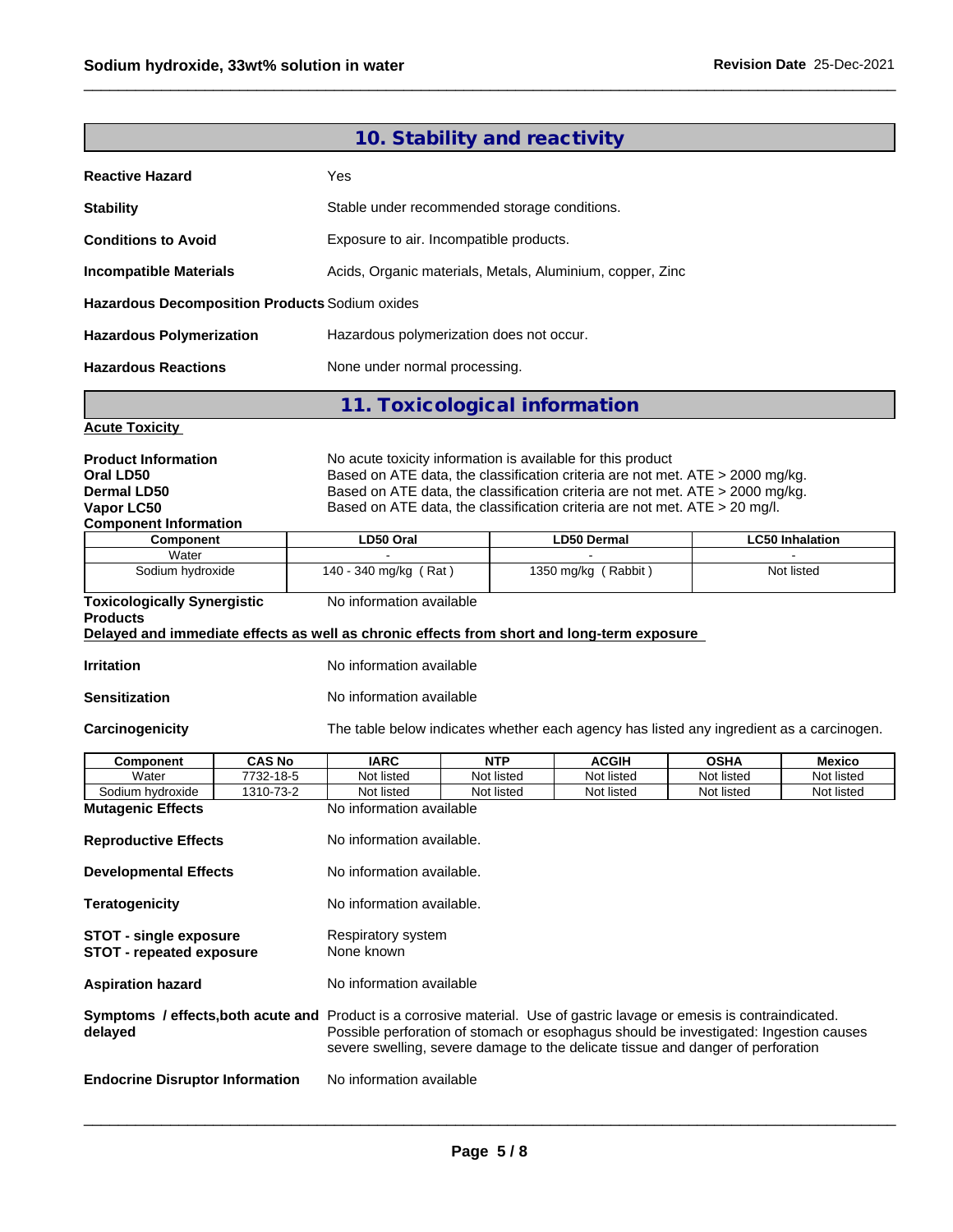**Other Adverse Effects** The toxicological properties have not been fully investigated.

# **12. Ecological information**

#### **Ecotoxicity**

Contains no substances known to be hazardous to the environment or that are not degradable in waste water treatment plants. Large amounts will affect pH and harm aquatic organisms. Contains a substance which is:. Harmful to aquatic organisms. The product contains following substances which are hazardous for the environment.

| <b>Component</b>                     | <b>Freshwater Algae</b>   | <b>Freshwater Fish</b>                                                                       | <b>Microtox</b> | <b>Water Flea</b> |
|--------------------------------------|---------------------------|----------------------------------------------------------------------------------------------|-----------------|-------------------|
| Sodium hydroxide                     | Not listed                | $LC50: = 45.4$ mg/L, 96h<br>static (Oncorhynchus<br>mykiss)                                  | Not listed      | Not listed        |
| <b>Persistence and Degradability</b> |                           | Soluble in water Persistence is unlikely based on information available. Miscible with water |                 |                   |
| <b>Bioaccumulation/Accumulation</b>  | No information available. |                                                                                              |                 |                   |
| <b>Mobility</b>                      |                           | . Will likely be mobile in the environment due to its water solubility.                      |                 |                   |
|                                      |                           | 13. Disposal considerations                                                                  |                 |                   |
| <b>Waste Disposal Methods</b>        |                           | Chemical waste generators must determine whether a discarded chemical is classified as a     |                 |                   |

hazardous waste. Chemical waste generators must also consult local, regional, and national hazardous waste regulations to ensure complete and accurate classification.

## **14. Transport information**

| <b>DOT</b>                  |                            |
|-----------------------------|----------------------------|
| UN-No                       | UN1824                     |
| <b>Proper Shipping Name</b> | SODIUM HYDROXIDE SOLUTION  |
| <b>Hazard Class</b>         | 8                          |
| <b>Packing Group</b>        | Ш                          |
| <b>TDG</b>                  |                            |
| UN-No                       | <b>UN1824</b>              |
| <b>Proper Shipping Name</b> | SODIUM HYDROXIDE SOLUTION  |
| <b>Hazard Class</b>         | 8                          |
| <b>Packing Group</b>        | Ш                          |
| <b>IATA</b>                 |                            |
| UN-No                       | <b>UN1824</b>              |
| <b>Proper Shipping Name</b> | SODIUM HYDROXIDE SOLUTION  |
| <b>Hazard Class</b>         | 8                          |
| <b>Packing Group</b>        | $\mathsf{II}$              |
| <b>IMDG/IMO</b>             |                            |
| <b>UN-No</b>                | <b>UN1824</b>              |
| <b>Proper Shipping Name</b> | SODIUM HYDROXIDE SOLUTION  |
| <b>Hazard Class</b>         | 8                          |
| <b>Packing Group</b>        | Ш                          |
|                             | 15. Regulatory information |
|                             |                            |

#### **United States of America Inventory**

| Component        | <b>CAS No</b> | <b>TSCA</b> | <b>TSCA Inventory notification -</b><br><b>Active-Inactive</b> | <b>TSCA - EPA Regulatory</b><br><b>Flags</b> |
|------------------|---------------|-------------|----------------------------------------------------------------|----------------------------------------------|
| Water            | 7732-18-5     |             | ACTIVE                                                         |                                              |
| Sodium hydroxide | 1310-73-2     |             | <b>ACTIVE</b>                                                  |                                              |

**Legend:**

**TSCA** US EPA (TSCA) - Toxic Substances Control Act, (40 CFR Part 710)

X - Listed

'-' - Not Listed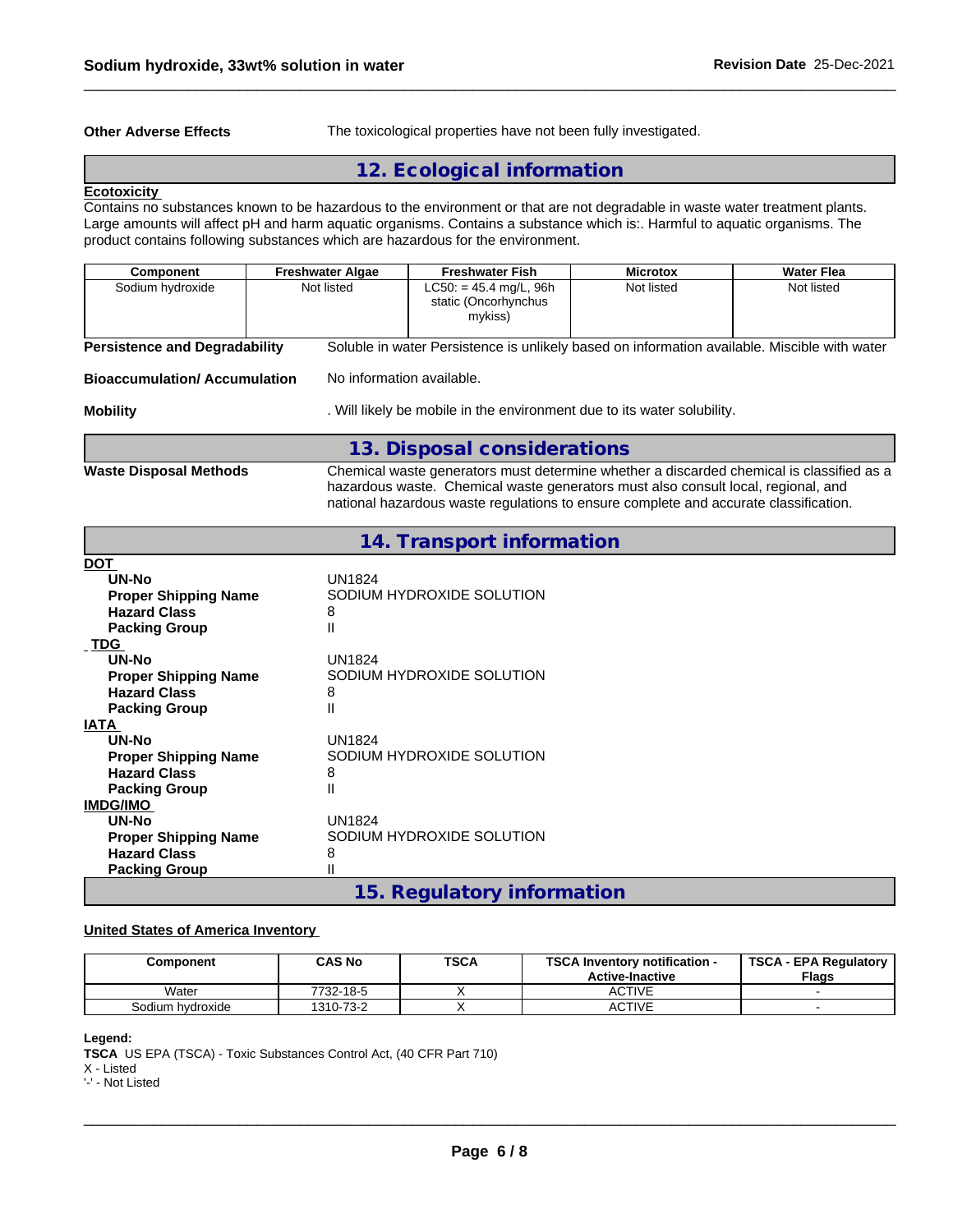**TSCA 12(b)** - Notices of Export Not applicable

#### **International Inventories**

Canada (DSL/NDSL), Europe (EINECS/ELINCS/NLP), Philippines (PICCS), Japan (ENCS), Japan (ISHL), Australia (AICS), China (IECSC), Korea (KECL).

| <b>Component</b> | <b>CAS No</b>           | dsl | <b>NDSL</b> | <b>EINECS</b>                           | <b>PICCS</b> | <b>ENCS</b> | <b>ISHL</b> | <b>AICS</b> | <b>IECSC</b> | <b>KECL</b> |
|------------------|-------------------------|-----|-------------|-----------------------------------------|--------------|-------------|-------------|-------------|--------------|-------------|
| Water            | 7700<br>-18-5<br>. 32-1 |     |             | -791<br>23 <sub>1</sub><br>$1-2$<br>∶دے |              |             |             |             |              | KE-35400    |
| Sodium hydroxide | 1310-73-2               |     |             | $185-5$<br>$215 -$                      |              |             |             |             |              | KE-31487    |

**KECL** - NIER number or KE number (http://ncis.nier.go.kr/en/main.do)

#### **U.S. Federal Regulations**

**SARA 313** Not applicable

**SARA 311/312 Hazard Categories** See section 2 for more information

#### **CWA** (Clean Water Act)

| Component            | CWA<br>- Hazardous<br><b>Substances</b> | CWA<br>- Reportable<br>Quantities | <b>CWA</b><br><b>Toxic Pollutants</b> | <b>ICWA</b><br>ا - Prioritv Pollutants |
|----------------------|-----------------------------------------|-----------------------------------|---------------------------------------|----------------------------------------|
| sodium.<br>hvdroxide |                                         | 1000 lb                           |                                       |                                        |

| Clean Air Act                                                  | Not applicable |
|----------------------------------------------------------------|----------------|
| <b>OSHA</b> - Occupational Safety and<br>Health Administration | Not applicable |

**CERCLA** This material, as supplied, contains one or more substances regulated as a hazardous substance under the Comprehensive Environmental Response Compensation and Liability Act (CERCLA) (40 CFR 302)

| Component        | <b>Substances RQs</b><br>Hazardous | FHS RQs<br>$\sim$ $\sim$<br>∿ER⊑<br>$\mathbf{r}$<br>the contract of the contract of the contract of |
|------------------|------------------------------------|-----------------------------------------------------------------------------------------------------|
| Sodium hvdroxide | '000 lb                            |                                                                                                     |

**California Proposition 65** This product does not contain any Proposition 65 chemicals.

#### **U.S. State Right-to-Know Regulations**

| .<br>IIGIR               | - -<br>eachucatt:<br>ма<br>аспозона | <b>New</b><br>larcay<br>$-100$ | nnsvlvania<br>ъ. | <b>Illinois</b> | Island |
|--------------------------|-------------------------------------|--------------------------------|------------------|-----------------|--------|
| .<br>Water               |                                     |                                |                  |                 |        |
| vdroxide<br>hv.<br>odium |                                     |                                |                  |                 |        |

| U.S. Department of Transportation                |                                                  |
|--------------------------------------------------|--------------------------------------------------|
| Reportable Quantity (RQ):                        | Y                                                |
| <b>DOT Marine Pollutant</b>                      | N                                                |
| DOT Severe Marine Pollutant                      | N                                                |
| <b>U.S. Department of Homeland</b><br>Security   | This product does not contain any DHS chemicals. |
| <b>Other International Requlations</b>           |                                                  |
| Mexico - Grade                                   | No information available                         |
| Authorisation/Restrictions according to EU REACH |                                                  |

| <b>XVII</b><br><b>Annex XIV</b><br>REACH (1907/2006) -<br><b>REACH F</b><br><b>REACH</b><br>1 (1907/2006)<br>Component<br>∣ Reɑulation<br>⊬Anne |
|-------------------------------------------------------------------------------------------------------------------------------------------------|
|-------------------------------------------------------------------------------------------------------------------------------------------------|